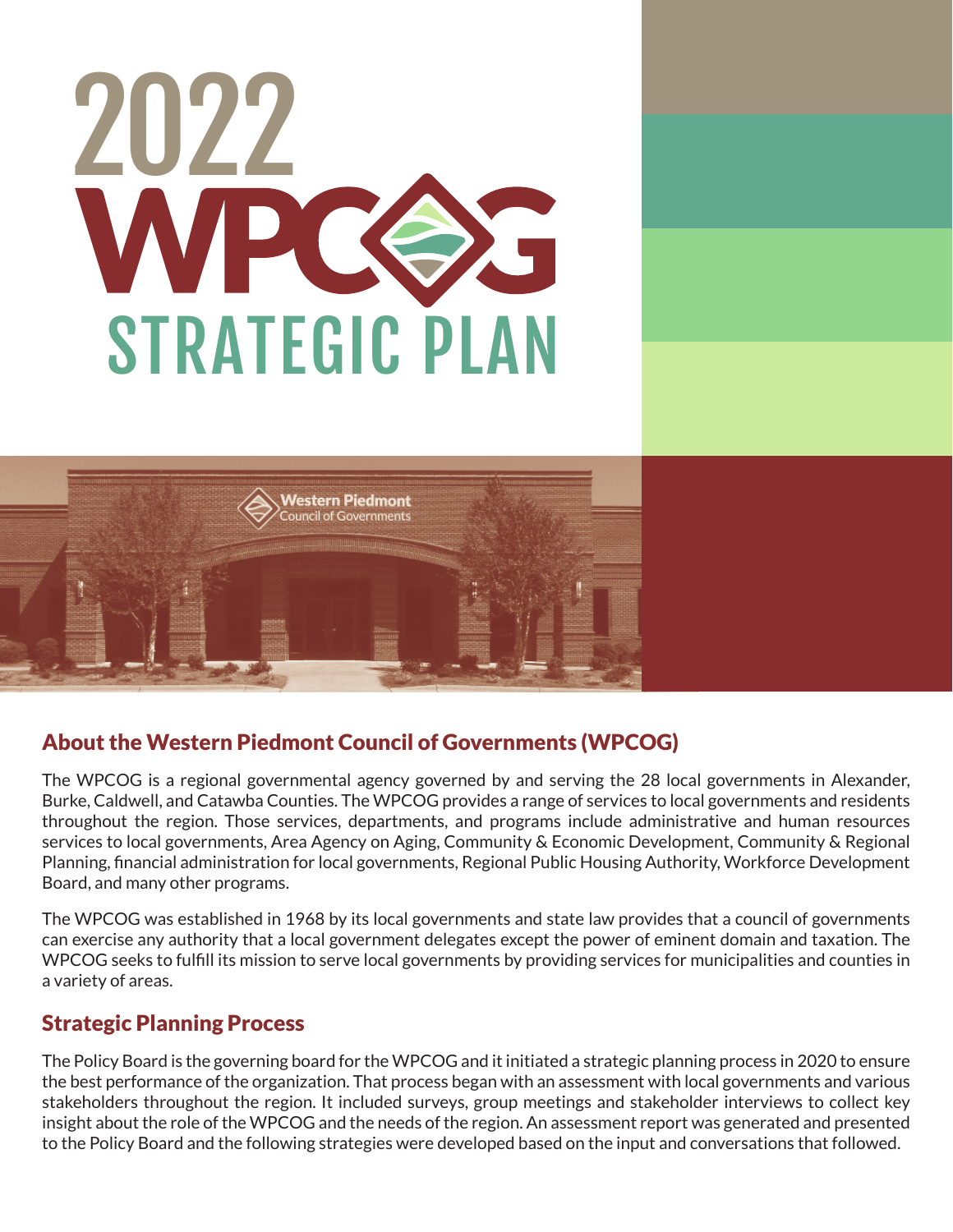# Community and Regional Marketing

The economy for the region has grown modestly after severe contraction from 2001 through the Great Recession. The population growth for the region is stagnant with most counties experiencing minor decreases from the 2020 Census. The labor force is decreasing for the region and the nation. The availability of trained talent is a competitive issue for every community and region. The nearby Charlotte region continues to experience significant growth in jobs and population. However, our region is not wellknown beyond our four counties despite its economic impact on the state.

### **Strategies**

- Market the region's proximity to the Charlotte region as an advantage to attract new workers and residents.
- Develop specific methods that should be employed regionally and on a community basis to attract new people and leverage the appealing aspects of the region. Consider collaborative approaches that supplement existing marketing efforts.
- Consider the recruitment of retirees as part of the approach to increase the regional population and spur economic growth.

### Responsible Parties and Partners

- Local governments
- Economic Development Corporations/Commissions
- Chambers of Commerce
- **Tourism Offices**
- WPCOG

# Healthy Housing

The demand for affordable and market rate housing is significant for the region. While this challenge is not unique for our region, it can become a barrier to economic growth and good quality of life. In addition, U.S. Census Bureau data shows the region has a high rate of older housing which can be associated with substandard housing conditions.

### **Strategies**

- Develop a regional housing plan or a toolkit of policy initiatives for local governments to consider for increasing market-rate and affordable housing construction.
- Assist local governments with efforts to promote housing growth that facilitates a population increase of 1-2% annually.
- Continue efforts to provide new affordable housing through the HOME Consortium, tax credit projects, and other initiatives.
- Continue efforts to rehabilitate homes for low to moderate-income families through federal and state grant programs.
- Assess the status of vacant housing in the region and consider additional actions to meet the need.
- Encourage more local governments to increase code enforcement efforts to protect neighborhood property values and provide adequate living conditions.
- Continue efforts to increase the number of rental housing choice vouchers with the WPCOG Regional Housing Authority.
- Engage in conversations to consolidate housing authorities with the WPCOG Regional Housing Authority to provide improved client service and better efficiencies.

### Responsible Parties and Partners

- Local governments
- WPCOG

# Utilities Infrastructure

Utilities are a key component of success or failure for a community to grow. The costs to operate and expand water and wastewater utility systems continue to increase. Collaboration among local utilities presents opportunities to reduce costs, maintain operations, and expand services with inflationary costs and in an increasingly complex regulatory environment.

### **Strategies**

- Form a Regional Utilities Task Force to increase communication and collaboration between local government utility systems.
- Encourage cooperative agreements for coordination of investments and cost-sharing arrangements for operations.
- Facilitate discussions for merging of utility systems when it serves the interests of both parties.
- Continue efforts to obtain grant funding to improve and expand water and wastewater infrastructure.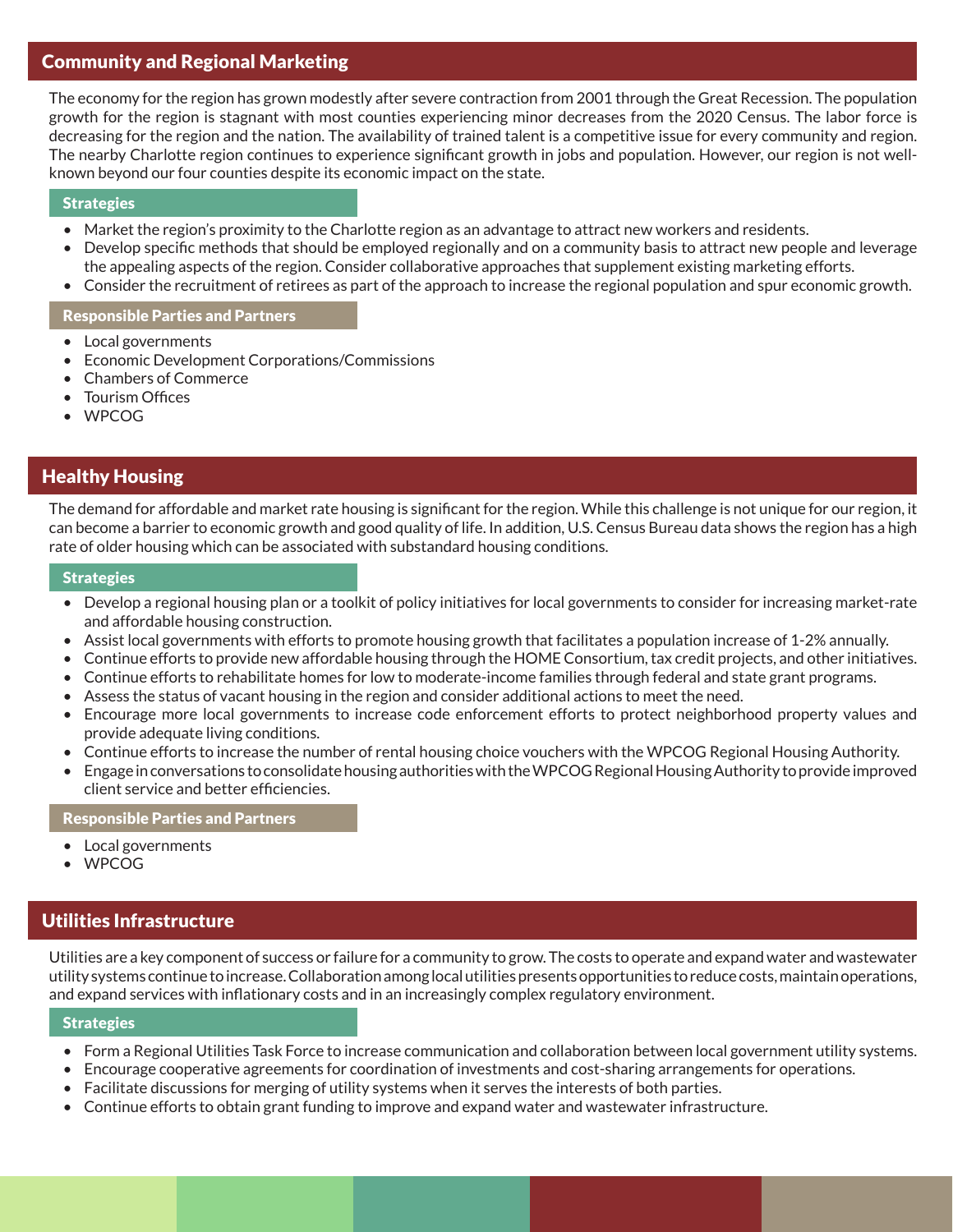- Local governments
- WPCOG
- Engineers

# WPCOG Staff Succession Planning

The WPCOG and its local governments have benefited from long tenured and quality staff at the WPCOG. Several key positions have been replaced in recent years with success. However, there are additional key personnel that can retire soon and careful planning must continue to ensure quality service is uninterrupted.

#### **Strategies**

- As funding permits, hire a new Community and Economic Development Director to work alongside the Assistant Executive Director to address the transition that will occur in a few years.
- Develop career step opportunities for staff to retain high performing personnel.
- Continue cross-training efforts among staff to prepare for normal vacancies and retirements.
- Continue efforts to improve the diversity of the staff.

#### Responsible Parties and Partners

• WPCOG Policy Board, management, and staff

## Workforce Development

Workforce development is an important issue for the economic health of a region. Significant disruption to the training needs of our workforce and a decreasing labor force participation rate amplifies the need to respond to changing needs. The WPCOG is responsible for oversight, planning and guidance of the NCWorks Career Centers that provide job seeker and employer resources. Fast changing labor conditions require greater flexibility for our NC Works Career Center staff and careful analysis about job growth is needed for effective strategies to train job seekers and recruit new industry.

#### **Strategies**

- Update the Industry Growth Analysis to provide the latest information for business and local government leaders to use for decisions regarding investment and policies.
- Consider constructing a regional NC Works Career Center at the WPCOG campus to reduce operational costs, provide staff flexibility, and facilitate greater community outreach efforts.
- Seek funding from the General Assembly to construct the regional NC Works Career Center and utilize lease payments from the state to cover the debt service for construction of the facility.
- Seek funding for a mobile workforce unit to provide on-site services for job seekers and employers throughout the region and in underserved communities.

#### Responsible Parties and Partners

- Western Piedmont Workforce Development Board
- WPCOG
- Local governments
- Community colleges
- NC Department of Commerce
- Other workforce partners

### Weather Radar Service

The spatial area located between Charlotte, Hickory, and the Piedmont Triad, in the western half of North Carolina is not adequately covered by National Weather Service (NWS) radars. The current radar system cannot see lower altitude weather (below 7,500 feet) due to the radar locations in the Greenville-Spartanburg (South Carolina) and Blacksburg (Virginia) areas. The project area is inadequately protected due to gaps in radar coverage. This causes the NWS to issue warnings based on incomplete data, including only using the rotation of the storms at high altitudes. The NWS is unable to promptly detect dangerous weather conditions and warn the public promptly. That delay increases the risk for property damage, injuries, and loss of life. The recently adopted state budget includes a provision requiring the NC Division of Emergency Management to work with the affected COGs to study the feasibility of improving weather radar service.